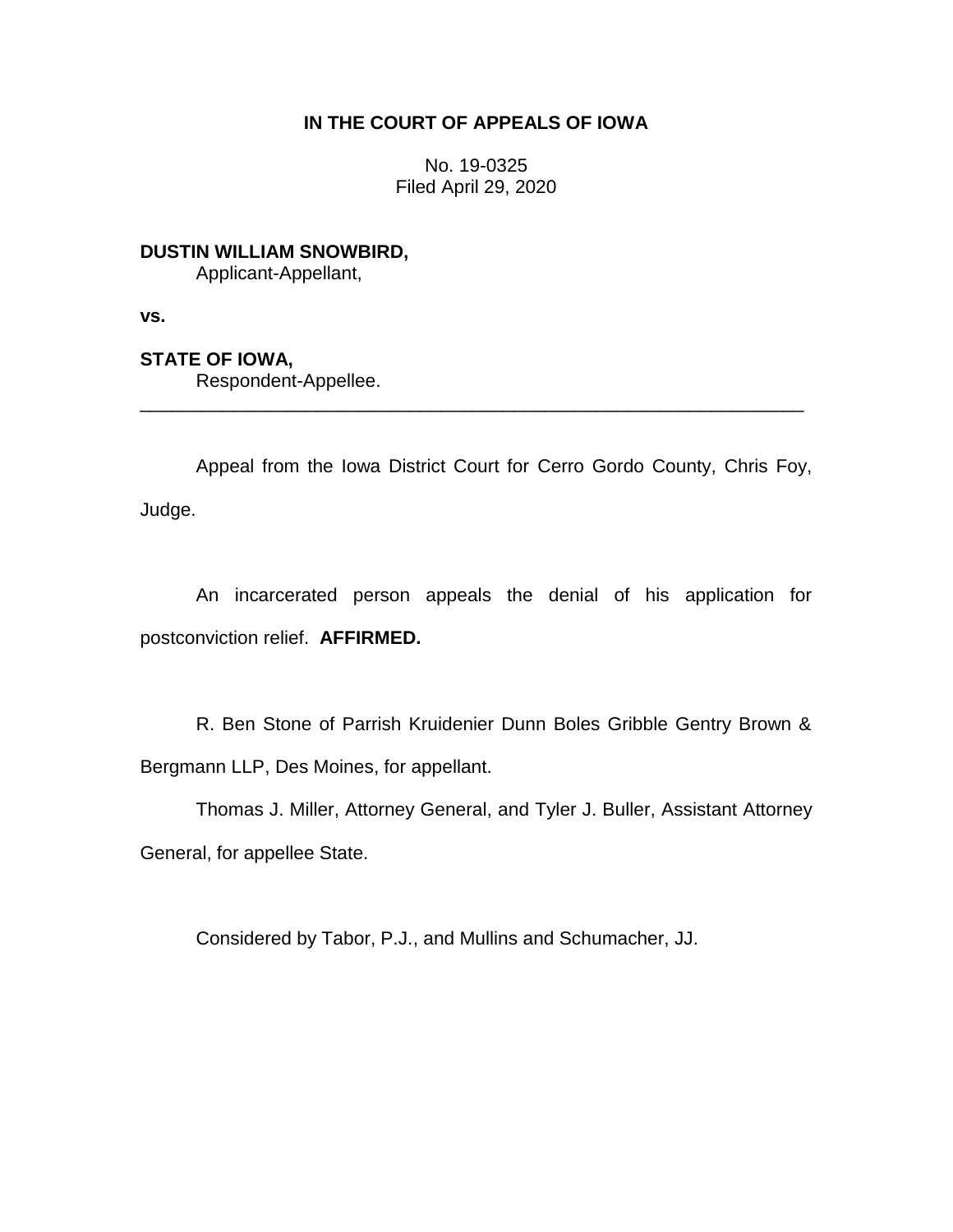## **TABOR, Presiding Judge.**

 $\overline{a}$ 

Dustin Snowbird appeals the denial of his application for postconviction relief (PCR). He claims the PCR court should have found his trial and appellate counsel were ineffective for not challenging the felony-plea-taking court's failure to mention his right to confront and cross examine the State's witnesses. Because Snowbird fails to show he was prejudiced by counsel's performance, we affirm.

In 2014, Snowbird pleaded guilty to seven offenses in six separate district court cases: possession of methamphetamine, a class "D" felony (FECR022729); third-offense public intoxication, an aggravated misdemeanor (AGCR022942); possession of methamphetamine, a class "D" felony (FECR023018)<sup>1</sup>; seconddegree criminal mischief, a class "D" felony (FECR023112); third-offense public intoxication, an aggravated misdemeanor (SMSM034070); and assault on a peace officer and second-degree harassment, serious misdemeanors (AGCR023164). Running some terms concurrent and some consecutive, the district court sentenced Snowbird to incarceration not to exceed eleven years for these crimes. Before his plea agreement with the State, Snowbird faced a maximum penalty of thirty-one years in prison. Snowbird filed a direct appeal but voluntarily dismissed that case before it was heard.

Instead, he applied for PCR in 2016. In an amended version of his application, he noted the judge who accepted his felony guilty pleas did not inform him that he was waiving his right to confront and cross examine witnesses at a

<sup>&</sup>lt;sup>1</sup> Snowbird told the PCR court the evidence was "sufficient to prove" he was guilty of this drug felony and he was not arguing "constitutional grounds or process of error" on that conviction.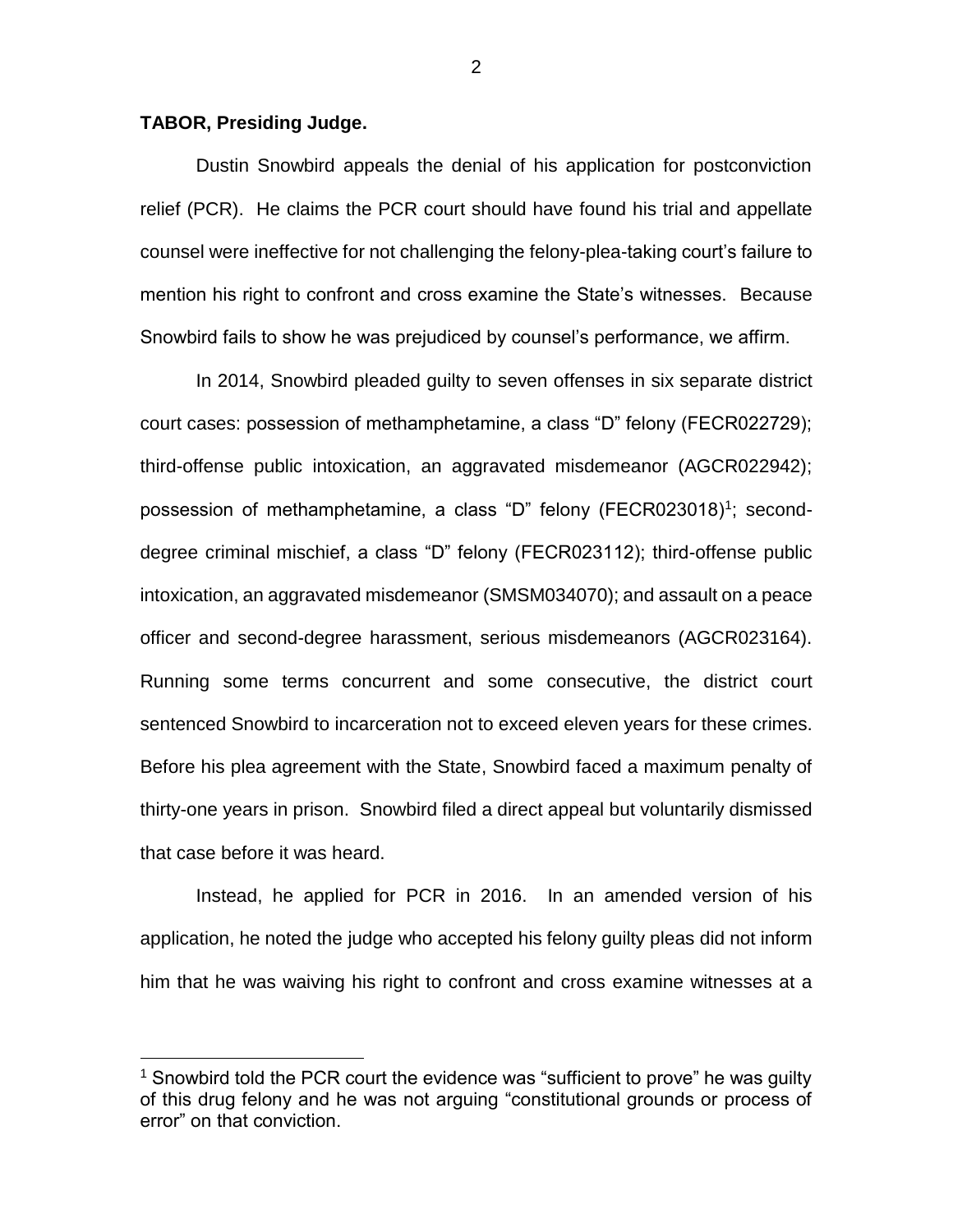trial. His written pleas to the misdemeanor offenses did include that information: "I have been advised and know that I may plead not guilty to said charge and if so: . . . [t]hat I may confront my accusers and cross-examine the witnesses against me." At the postconviction hearing, Snowbird told the court: "[I]f . . . I had known the right to confront these people, I would have stopped the plea proceedings, I would not have pled guilty to these charges, and I would have went to trial."

The PCR court was not convinced, reasoning: "It strains belief to suggest that someone having as much experience with and exposure to the criminal justice system as Snowbird would be ignorant of any of his trial rights, including his right to confront and cross-examine witnesses for the State at trial." The court also noted: "The guilty pleas signed by Snowbird and filed in each of the misdemeanor cases expressly describe his right to confront and cross-examine any witnesses that the State presented at trial." The court also underscored the favorable plea deal before concluding even if Snowbird had been explicitly advised he was giving up his confrontation rights, he "still would have tendered his guilty pleas in the felony cases."

We generally review the denial of PCR for legal error. *Sauser v. State*, 928 N.W.2d 816, 818 (Iowa 2019). But we assess ineffective-assistance-of-counsel claims de novo. *Kane v. State*, 436 N.W.2d 624, 626 (Iowa 1989). To prevail on his claim, Snowbird must prove (1) counsel failed to perform an essential duty and (2) that failure resulted in prejudice. *See State v. Straw*, 709 N.W.2d 128, 133 (Iowa 2006). In the guilty plea context, prejudice requires Snowbird show a reasonable probability that but for counsel's error, he would not have pleaded guilty and would have insisted on going to trial. *See State v. Myers*, 653 N.W.2d 574,

3